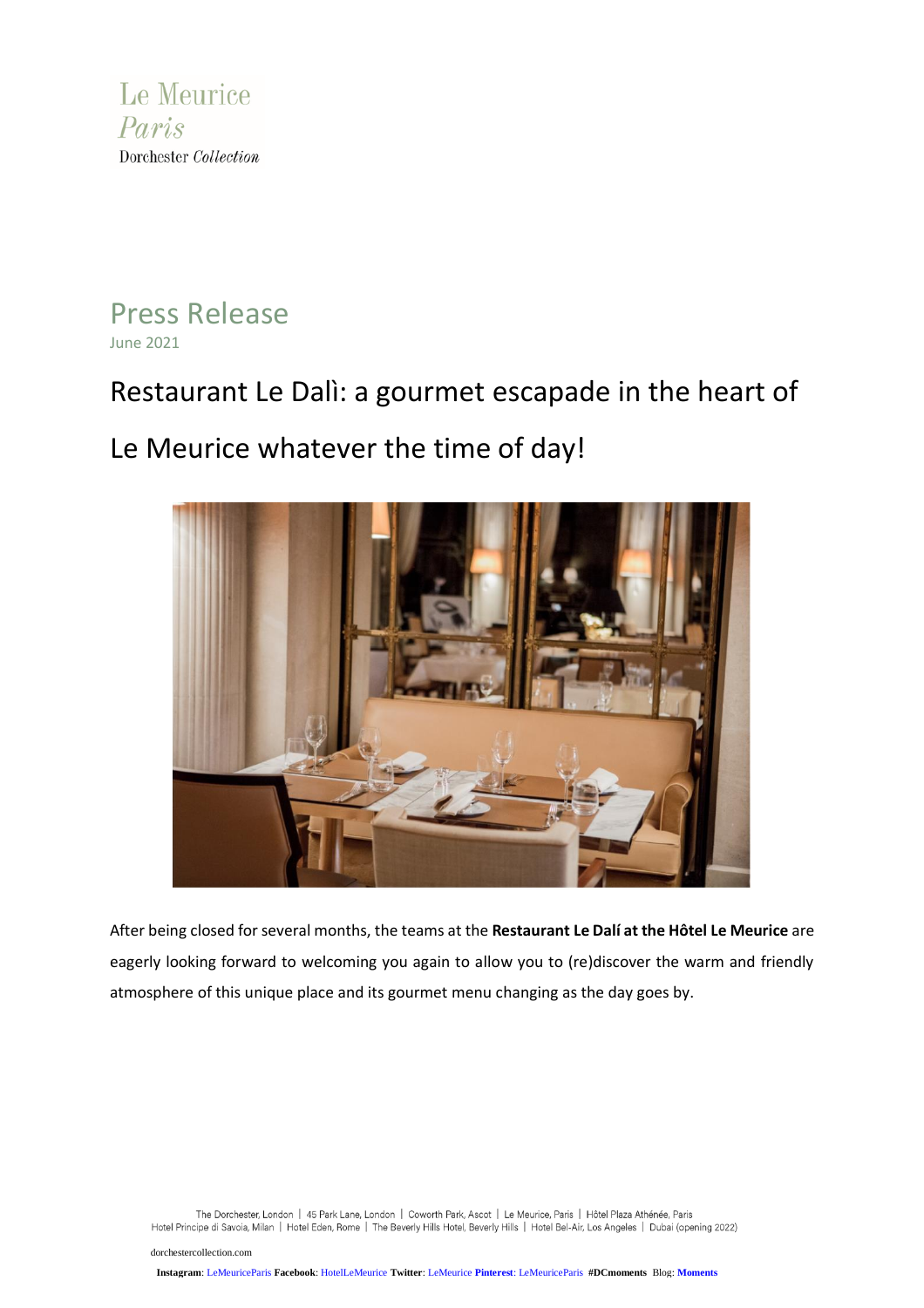

## **Breakfast**



The day begins with a delicious breakfast. Besides the classic menus – *French breakfast and American breakfast* – a new menu has been proposed since the month of September which is sure to please the epicurean in a rush: **the "Paris awakens" breakfast** which consists of a choice of two pastries fresh from the oven, a hot beverage and a freshly pressed fruit juice. The pastries, and all of the restaurant's other creations from the bakery are signed by the talented chef **Cédric Grolet** who has returned to his roots dedicating himself to the baker's craft, while pursuing the creation of his divine pastries.

**On Sundays,** the **brunch at your table offer** is back! Farandole of starters, a choice of seasonal dishes, pastries, a selection of sculpted fruit and classic desserts decorate the table offering a gourmet interlude with friends or family!

### **Practical information**

*Breakfast is served from Monday to Sunday from 7 to 11am "Paris awakens" breakfast – €28 per person French breakfast – €46 per person and American breakfast – €58 Brunch is served on Sundays from noon to 2.30pm starting from 13 June.* €130 per person with hot beverage and fruit juice, €145 per person with a glass of Champagne *Booking: [restaurantledali.lmp@dorchestercollection.com](mailto:restaurantledali.lmp@dorchestercollection.com) // +33 1 44 58 10 44*

The Dorchester, London | 45 Park Lane, London | Coworth Park, Ascot | Le Meurice, Paris | Hôtel Plaza Athénée, Paris Hotel Principe di Savoia, Milan | Hotel Eden, Rome | The Beverly Hills Hotel, Beverly Hills | Hotel Bel-Air, Los Angeles | Dubai (opening 2022)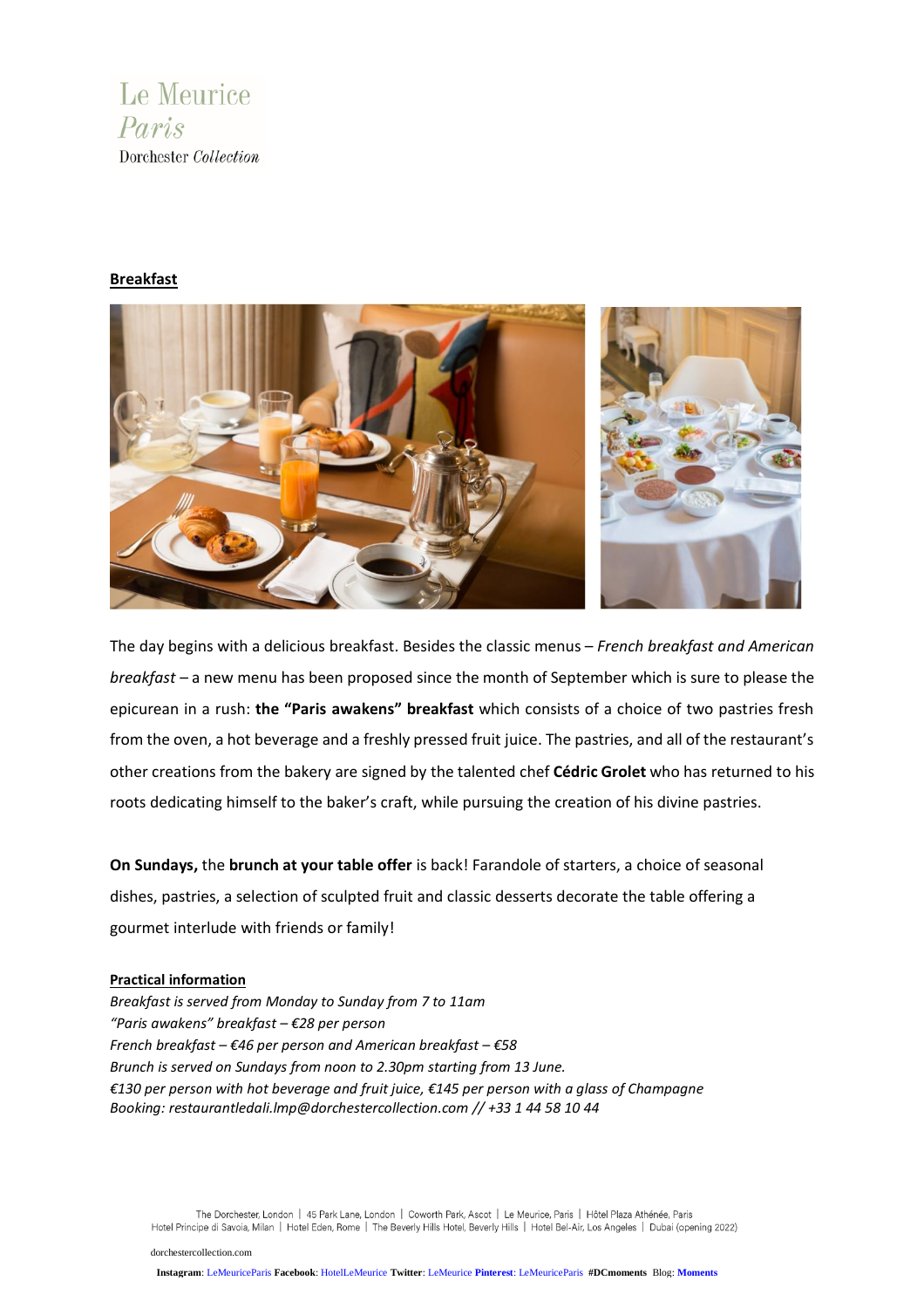**Le Meurice** Paris Dorchester Collection

# **Lunch and dinner**



Whether it's lunch or dinnertime – in this restaurant's contemporary setting with its unique décor inspired by Salvador Dalí – our guests will discover a new menu. Following his "from the farm to your plate" philosophy, the **chef Amaury Bouhours** hasrethought his cooking, now focusing on the produce and relatable dishes with frank flavours, all executed to perfection. Here, the chef pursues his commitment to seasonal cooking placing the emphasis on **ingredients from local distribution networks**, proposed by **local growers** who patiently cultivate their *terroir* with dedication and authenticity. So, on the menu you'll find dishes to share for a convivial moment, starters and main courses that vary with the seasons and lastly the desserts proposed by **Cédric Grolet and his chef François Deshayes** who never lack in daring to amaze you with their gourmet delicacies.

### **Examples of dishes:**

Dishes to share: Courgette flowers in tempura / gioli - Sautéed baby sauid / smoked pimento / mayonnaise with *seaweed*.

Starters: Squid salad / cucumber / coriander / hay-smoked cream - Iced tomato soup / pistachios / marigolds. Main courses: *Small-boat catch / artichokes / pimentos* – *Courgette cookpot / black olives / basil* Desserts**:** *Apricot, Cherry, or fruit tart to share*

#### **Practical information**

Le Restaurant Le Dali is open from Monday to Saturday, from noon to 2.30pm and from Monday to Sunday from *7 to 9pm (starting from 9 June and until 10pm after 29 June) A la carte menu*

*Booking: [LeDali.LMP@dorchestercollection.com](mailto:LeDali.LMP@dorchestercollection.com) // +33 (0)1 44 58 10 44*

The Dorchester, London | 45 Park Lane, London | Coworth Park, Ascot | Le Meurice, Paris | Hôtel Plaza Athénée, Paris Hotel Principe di Savoia, Milan | Hotel Eden, Rome | The Beverly Hills Hotel, Beverly Hills | Hotel Bel-Air, Los Angeles | Dubai (opening 2022)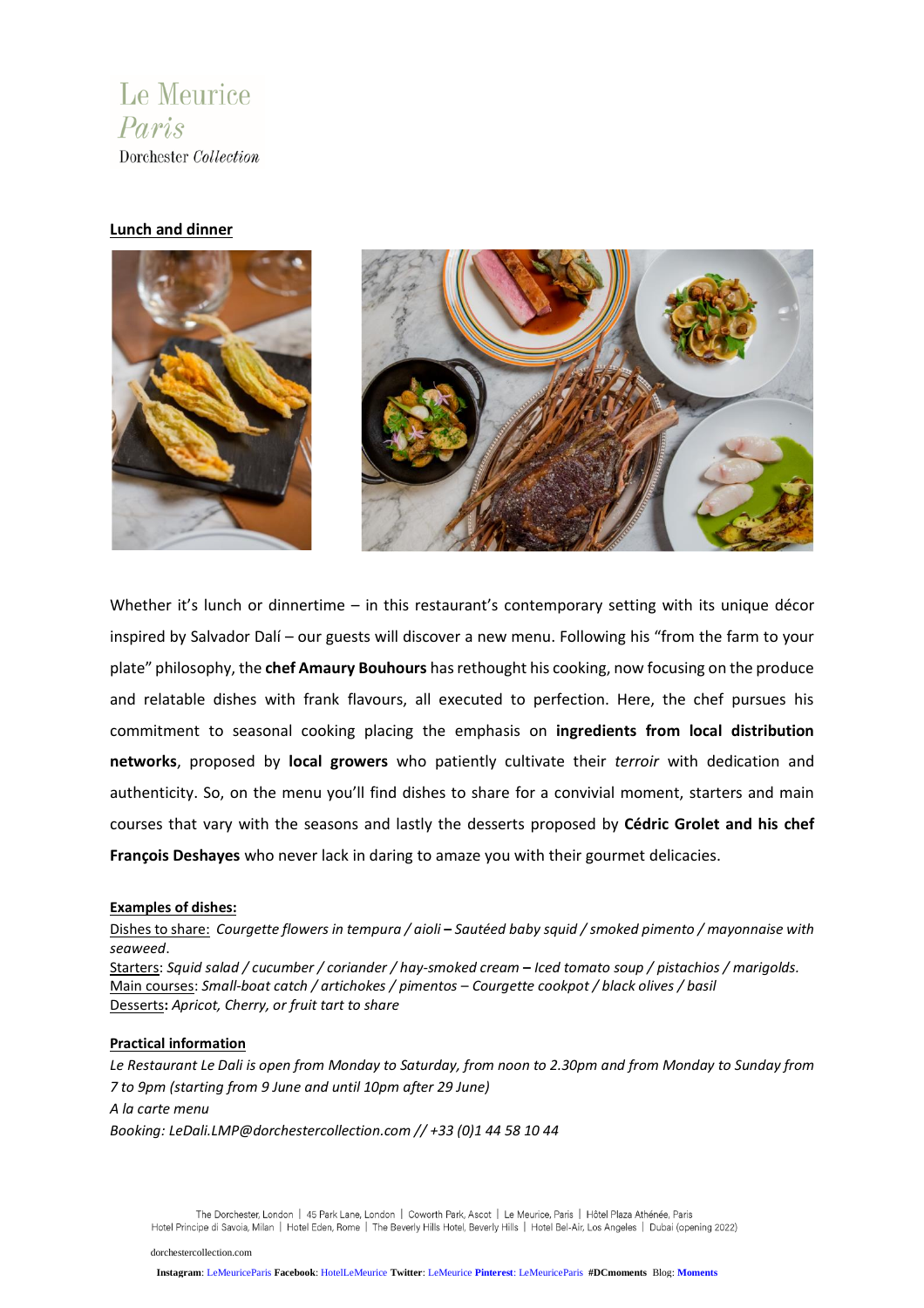# **Le Meurice** Paris Dorchester Collection

# **Teatime**



And to top it off, the Hôtel Le Meurice's famous teatime is back too. Still-warm scones, accompanied by their so-British clotted cream, regressively crusty toasted finger sandwiches and a selection of sculpted fruit imagined by Cédric Grolet and his team will guarantee you a gourmet moment.

### **Practical information**

*It's teatime from Monday to Saturday from 3.30 to 5.30pm and on Sundays from 4.30 to 6pm €65 per person with a hot beverage and starting from €83 per person accompanied by a glass of Champagne Booking: restaurantledali.lmp@dorchestercollection.com // +33 1 44 58 10 44*

### **About Amaury Bouhours**

After his studies at the Soissons hospitality school, Amaury secured an internship at the Louis XV – Alain Ducasse in Monaco, where he discovered Alain Ducasse's cooking. He then became junior second kitchen chef at the Restaurant Alain Ducasse at the Plaza Athénée in Paris. He was soon promoted to the position of senior chef and then second kitchen chef. Alain Ducasse, as a consultant with Lasserre, then appointed him second kitchen chef under Adrien Trouilloud in the restaurant on Avenue Franklin Roosevelt. In 2016, Amaury joined the Restaurant Le Meurice Alain Ducasse as Kitchen Chef with Jocelyn Herland. In 2020, Amaury took up the position of Executive Chef at the Hôtel Le Meurice.



The Dorchester, London | 45 Park Lane, London | Coworth Park, Ascot | Le Meurice, Paris | Hôtel Plaza Athénée, Paris Hotel Principe di Savoia, Milan | Hotel Eden, Rome | The Beverly Hills Hotel, Beverly Hills | Hotel Bel-Air, Los Angeles | Dubai (opening 2022)